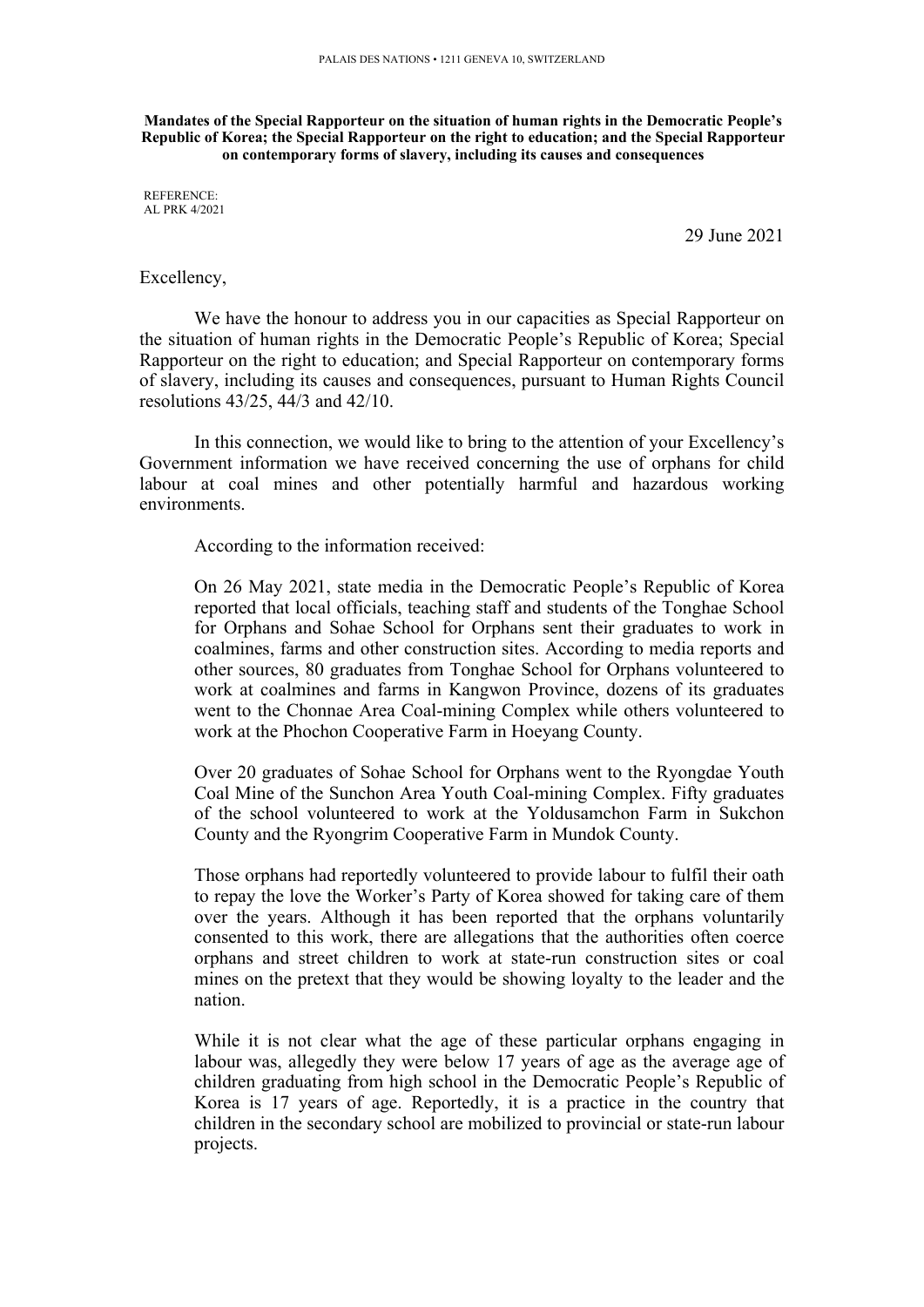Subjecting children under 18 years of age to child labour in <sup>a</sup> harmful and hazardous environment such as coal mines amounts to the worst forms of child labour and is <sup>a</sup> contemporary form of slavery prohibited under international law. In the Democratic People'<sup>s</sup> Republic of Korea, reportedly, the working conditions at coal mines or state-run working sites are harmful to the physical and mental health of workers, particularly if they are children. Workers are not provided with adequate housing, adequate sanitation or adequate food. They have to perform physically demanding hard labour for long hours. Despite the risk of death and injury due to the nature of the work, workers are not provided with proper medical care or insurance when they are injured at the workplace.

It is also not clear whether the orphans are paid for the labour they provide to the State. Escapees from the Democratic People'<sup>s</sup> Republic of Korea have often mentioned that North Koreans are requested to volunteer for State projects through mobilization by the State and are usually not compensated for their work. Orphans who are among the most vulnerable are forced to mobilization including into *dolgyeokdae* (shock brigades) for extended periods without pay. The harsh and hazardous working conditions experienced by the orphans in the *golgyeokdae* may amount to child slavery.

Such labour practices interfere with the children'<sup>s</sup> education too. After graduating from the elementary education system, not only orphans but most of the children or adolescents are subjected to regional or state-run labour projects. Allegedly, students, depending on their social status and location, spend up to 40 percen<sup>t</sup> of their academic career performing physical labour for your Excellency'<sup>s</sup> Government.

In its concluding observations on the fifth periodic repor<sup>t</sup> of the Democratic People'<sup>s</sup> Republic of Korea in 2017, the Committee on the Rights of the Child also expressed its serious concern over extensive labour tasks children are requested to perform as follows:

- "(a) The fact that the State party'<sup>s</sup> labour laws do not prohibit harmful or hazardous work for children under age 18;
- (b) Children being requested to volunteer extensive periods of their day to work on farms and in mines, collect wood in the forests, weed in neighbourhoods and local towns, repair railroads, clean statues and participate in forestation initiatives and construction projects (referred to as "economic assignments"), which interferes with their rights to education, health, rest and leisure, and the practice of exempting children from these tasks in exchange for money;
- (c) Children being requested to participate in mass agricultural mobilizations, with long working hours per day and occasionally for one month at <sup>a</sup> time, and their being away from their families for that period;
- (d) The practice of accepting children aged 16 and 17 to *dolgyeokdae* (military-style construction youth brigades) for 10-year periods, which entail long working hours and heavy physical work, and curtail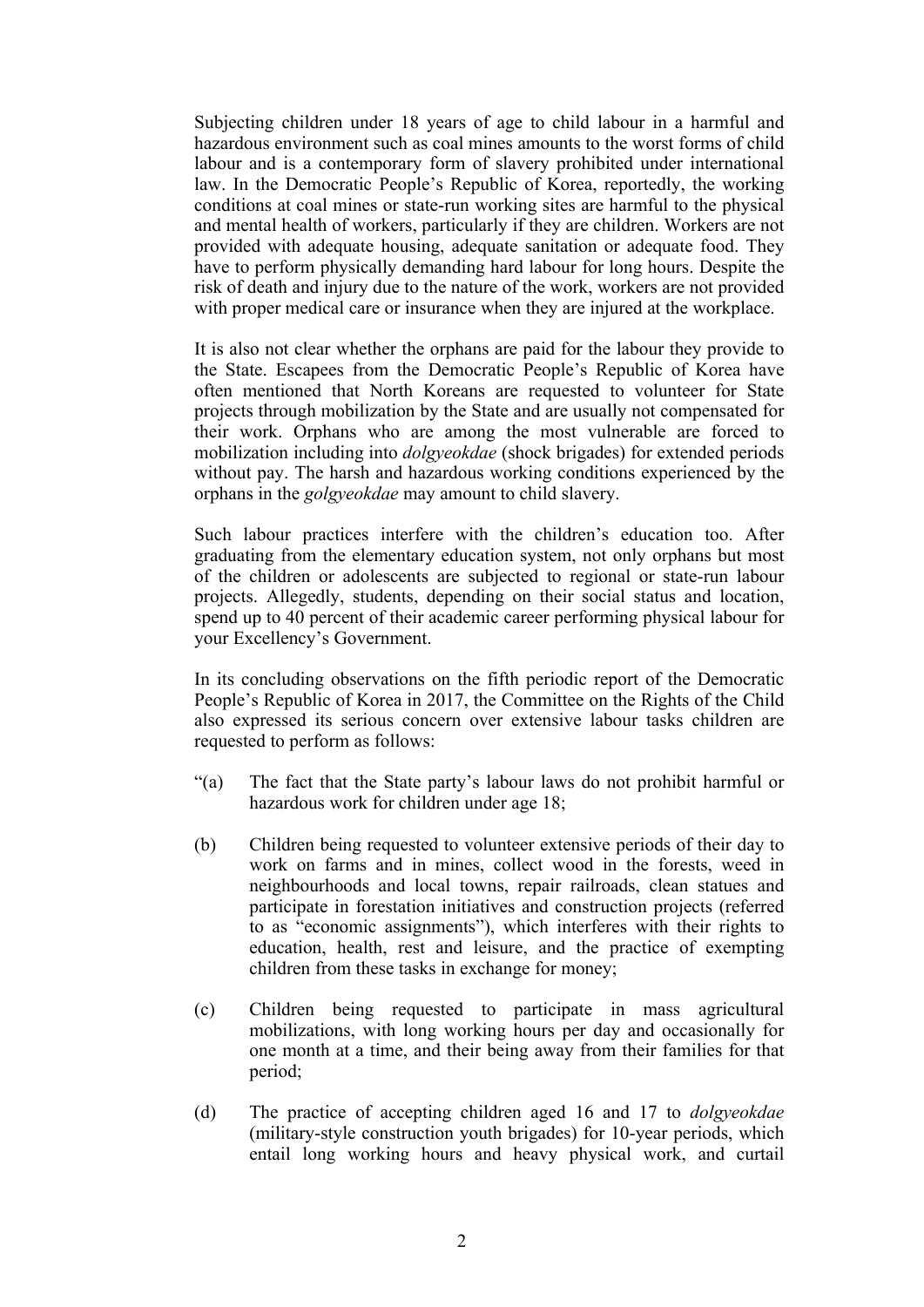#### children'<sup>s</sup> access to education." <sup>1</sup>

While we do not wish to prejudge the accuracy of the information received, we express our serious concern over the practice of the use of children to provide extensive unpaid labour including in harmful and hazardous conditions.

In connection with the above alleged facts and concerns, please refer to the **Annex on Reference to international human rights law** attached to this letter which cites international human rights instruments and standards relevant to these allegations.

As it is our responsibility, under the mandates provided to us by the Human Rights Council, to seek to clarify all cases brought to our attention, we would be grateful for your observations on the following matters:

- 1. Please provide any additional information and/or comment(s) you may have on the above-mentioned allegations.
- 2. Please provide the details of the orphans and children (including numbers, age and gender) currently working in mines, construction sites and government-run farms. Please explain why these orphans have been selectively chosen to work in harmful and hazardous workplaces such as coal mines. Please explain how this policy does not discriminate against children based on their economic situation or family status.
- 3. Please provide information about the working and living conditions of the orphans and other children who have been assigned to coal mines and farms reported in the state media.
- 4. Please provide information on all measures taken to guarantee the right to education of the orphans mobilized to work on the state projects.
- 5. Please indicate how the practice of subjecting children to the worst forms of child labour is in line with your Excellency'<sup>s</sup> Government'<sup>s</sup> obligations under International Human Rights Law, including the Convention on the Rights of the Child, the International Covenant on Civil and Political Rights and the International Covenant on Economic, Social and Cultural Rights.
- 6. Please provide information on the progress your Excellency'<sup>s</sup> Government has made to implement the recommendations made by the Committee on the Rights of the Child<sup>2</sup> to address economic exploitations of children including child rights.
- 7. Please provide information on the COVID-19 preventative measures your Excellency'<sup>s</sup> Government has taken for children at the worksite.

<sup>1</sup> CRC/C/PRK/CO/5, para.54

 $2$  CRC/C/PRK/CO/5, para.55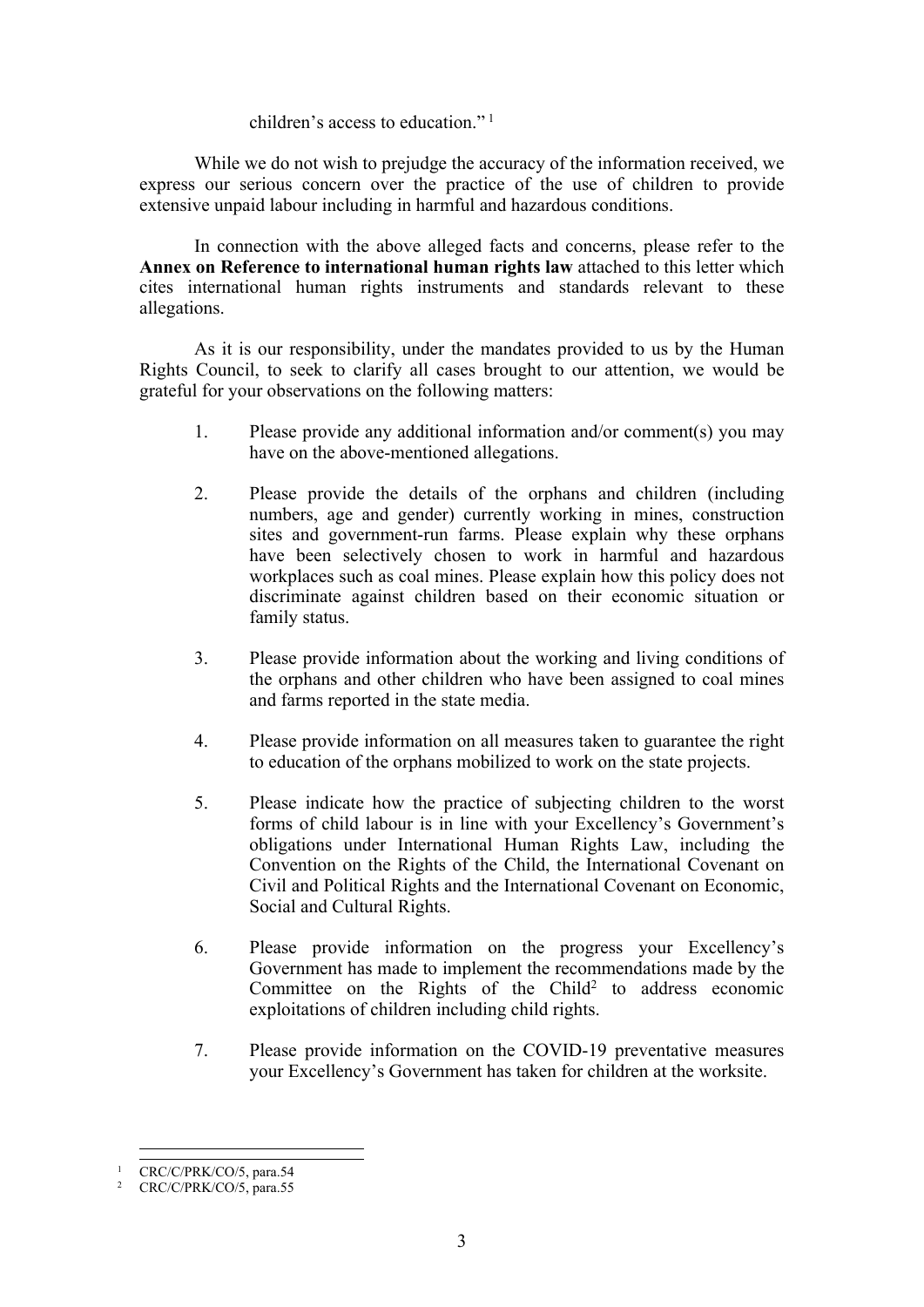- 8. Please indicate what steps your Excellency'<sup>s</sup> Government has taken or is intending to take to become <sup>a</sup> Member State of the International Labour Organization (ILO).
- 9. Please specify if your Excellency'<sup>s</sup> Government is planning to introduce legislation which criminalizes contemporary forms of slavery in the near future.

This communication and any response received from your Excellency'<sup>s</sup> Government will be made public via the communications reporting [website](https://spcommreports.ohchr.org/) within 60 days. They will also subsequently be made available in the usual repor<sup>t</sup> to be presented to the Human Rights Council.

While awaiting <sup>a</sup> reply, we urge that all necessary interim measures be taken to halt the alleged violations and preven<sup>t</sup> their re-occurrence and in the event that the investigations suppor<sup>t</sup> or sugges<sup>t</sup> the allegations to be correct, to ensure the accountability of any person(s) responsible for the alleged violations.

We may publicly express our concerns in the near future as, in our view, the information is sufficiently reliable to indicate <sup>a</sup> matter warranting immediate attention. We also believe that the wider public should be alerted to the potential implications of the above-mentioned allegations. We will indicate that we have been in contact with your Excellency'<sup>s</sup> Government'<sup>s</sup> to clarify the issue/s in question.

Please accept, Excellency, the assurances of our highest consideration.

Tomás Ojea Quintana Special Rapporteur on the situation of human rights in the Democratic People'<sup>s</sup> Republic of Korea

> Koumbou Boly Barry Special Rapporteur on the right to education

Tomoya Obokata Special Rapporteur on contemporary forms of slavery, including its causes and consequences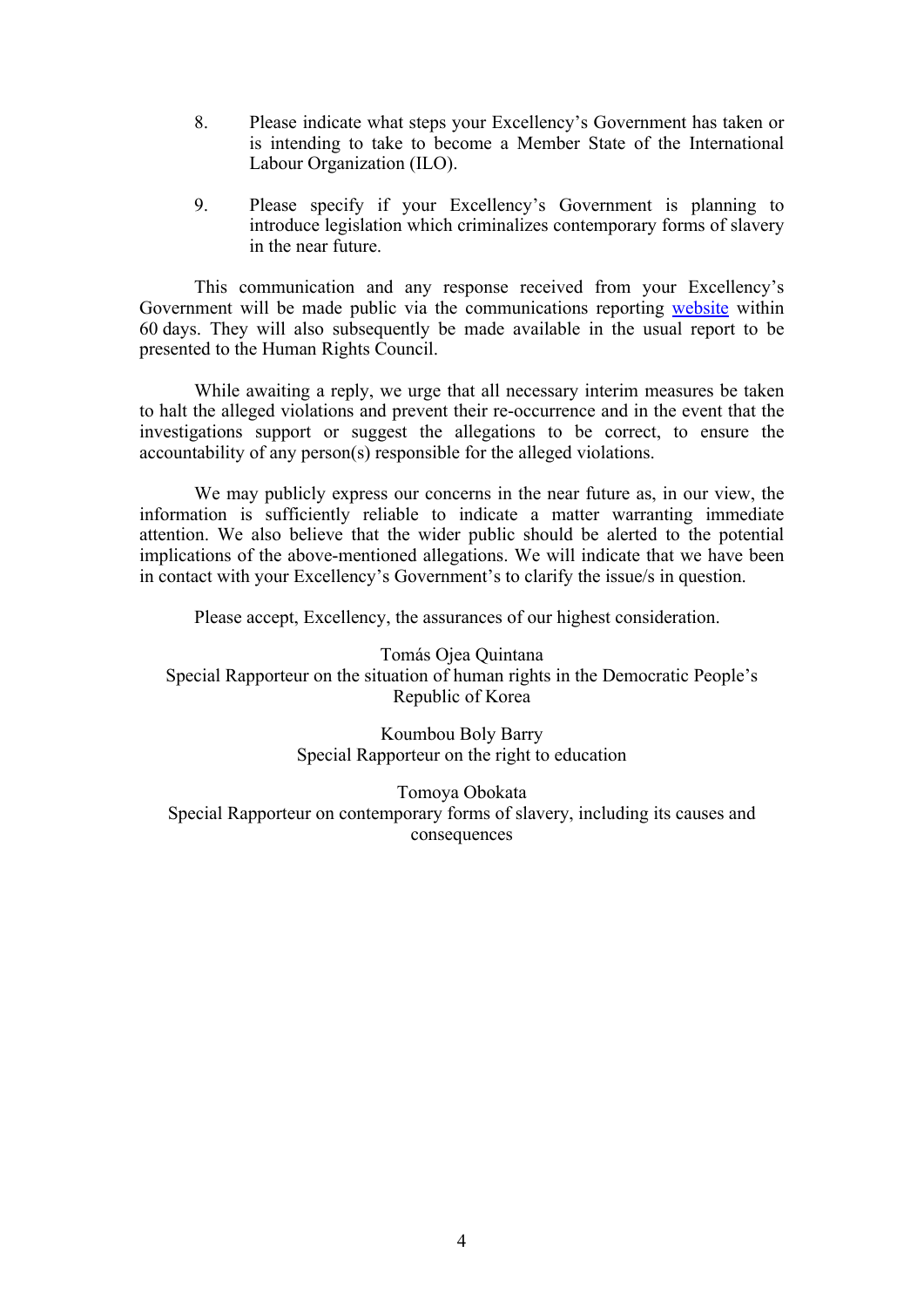## **Annex**

# **Reference to international human rights law**

In connection with above alleged facts and concerns, the Convention on the Rights of the Child, which your Government is <sup>a</sup> State Party to, provides the following:

## Article 1

For the purposes of the presen<sup>t</sup> Convention, <sup>a</sup> child means every human being below the age of eighteen years unless under the law applicable to the child, majority is attained earlier.

# Article 28

1. States Parties recognize the right of the child to education, and with <sup>a</sup> view to achieving this right progressively and on the basis of equal opportunity, they shall, in particular:

- (a) Make primary education compulsory and available free to all;
- (b) Encourage the development of different forms of secondary education, including general and vocational education, make them available and accessible to every child, and take appropriate measures such as the introduction of free education and offering financial assistance in case of need;
- (c) Make higher education accessible to all on the basis of capacity by every appropriate means;
- (d) Make educational and vocational information and guidance available and accessible to all children;
- (e) Take measures to encourage regular attendance at schools and the reduction of drop-out rates.

## Article 32

1. States Parties recognize the right of the child to be protected from economic exploitation and from performing any work that is likely to be hazardous or to interfere with the child's education, or to be harmful to the child's health or physical, mental, spiritual, moral or social development.

2. States Parties shall take legislative, administrative, social and educational measures to ensure the implementation of the presen<sup>t</sup> article. To this end, and having regard to the relevant provisions of other international instruments, States Parties shall in particular:

(a) Provide for <sup>a</sup> minimum age or minimum ages for admission to employment;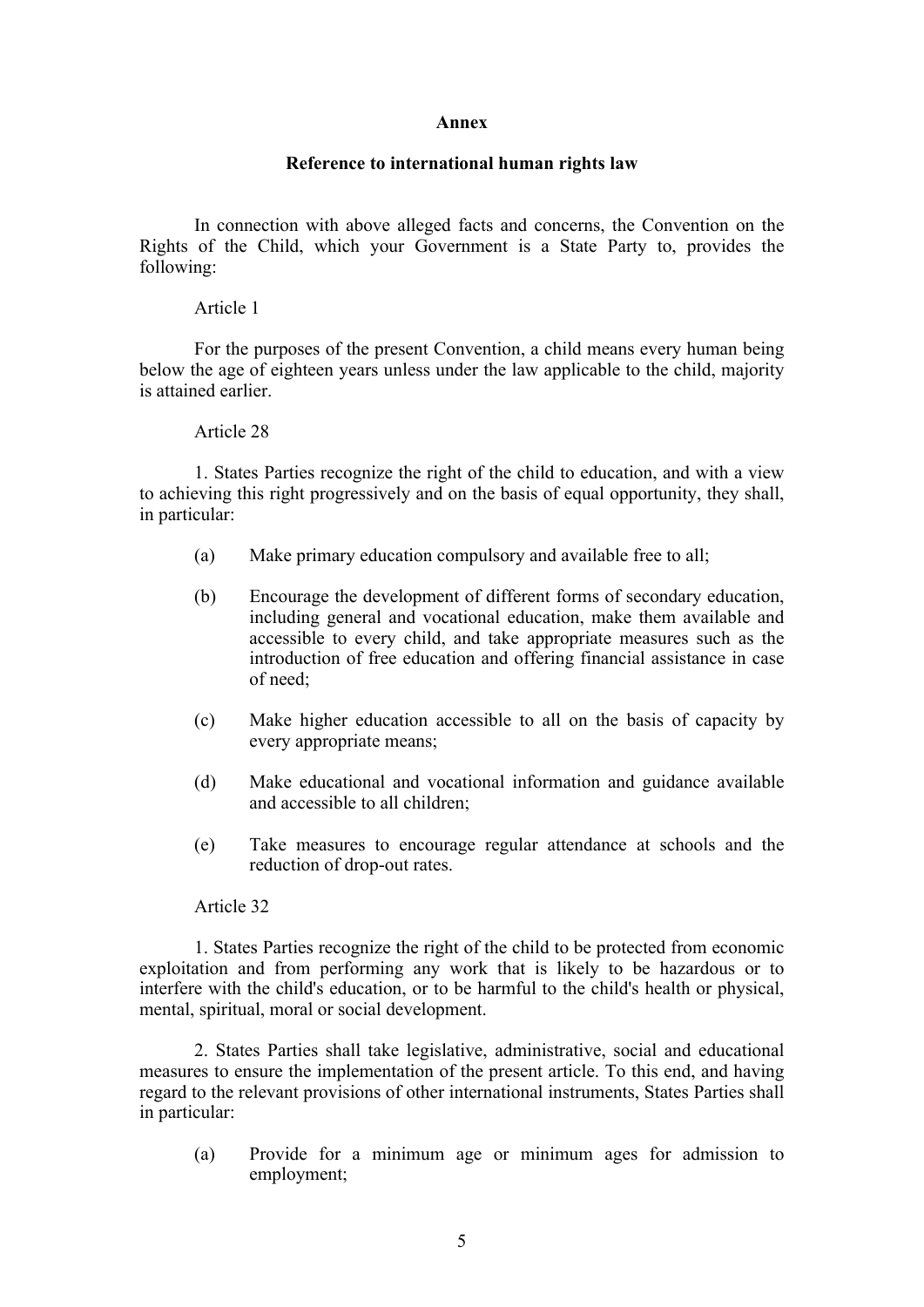- (b) Provide for appropriate regulation of the hours and conditions of employment;
- (c) Provide for appropriate penalties or other sanctions to ensure the effective enforcement of the presen<sup>t</sup> article.

Furthermore, article 13 of the International Covenant on economic, social and cultural rights, to which your Government is also <sup>a</sup> State Party, states the following:

The States Parties to the presen<sup>t</sup> Covenant recognize the right of everyone to education. They agree that education shall be directed to the full development of the human personality and the sense of its dignity, and shall strengthen the respec<sup>t</sup> for human rights and fundamental freedoms.

Article 10 (3) states that

the

"Special measures of protection and assistance should be taken on behalf of all children and young persons without any discrimination for reasons of parentage or other conditions. Children and young persons should be protected from economic and social exploitation. Their employment in work harmful to their morals or health or dangerous to life or likely to hamper their normal development should be punishable by law. States should also set age limits below which the paid employment of child labour should be prohibited and punishable by law."

The Universal Declaration of Human Rights (UDHR), adopted by the General Assembly of the United Nations on December 10, 1948, further contributes to international standards regarding the elimination of all forms of slavery. Article 4 states that "no one shall be subjected to slavery or servitude, slavery and slave trade are prohibited in all its forms."

In this regard, we would also like to refer your Excellency'<sup>s</sup> Government to

International Covenant on Civil and Political Rights (ICCPR), to which the Democratic People'<sup>s</sup> Republic of Korea is <sup>a</sup> State Party. In article 8, it is stipulated that

- 1. No one shall be held in slavery; slavery and the slave-trade in all their forms shall be prohibited.
- 2. No one shall be held in servitude.
- 3. (a) No one shall be required to perform forced or compulsory labour;

(b) Paragraph 3 (a) shall not be held to preclude, in countries where imprisonment with hard labour may be imposed as <sup>a</sup> punishment for <sup>a</sup> crime, the performance of hard labour in pursuance of <sup>a</sup> sentence to such punishment by <sup>a</sup> competent court;

(c) For the purpose of this paragraph the term "forced or compulsory labour" shall not include: